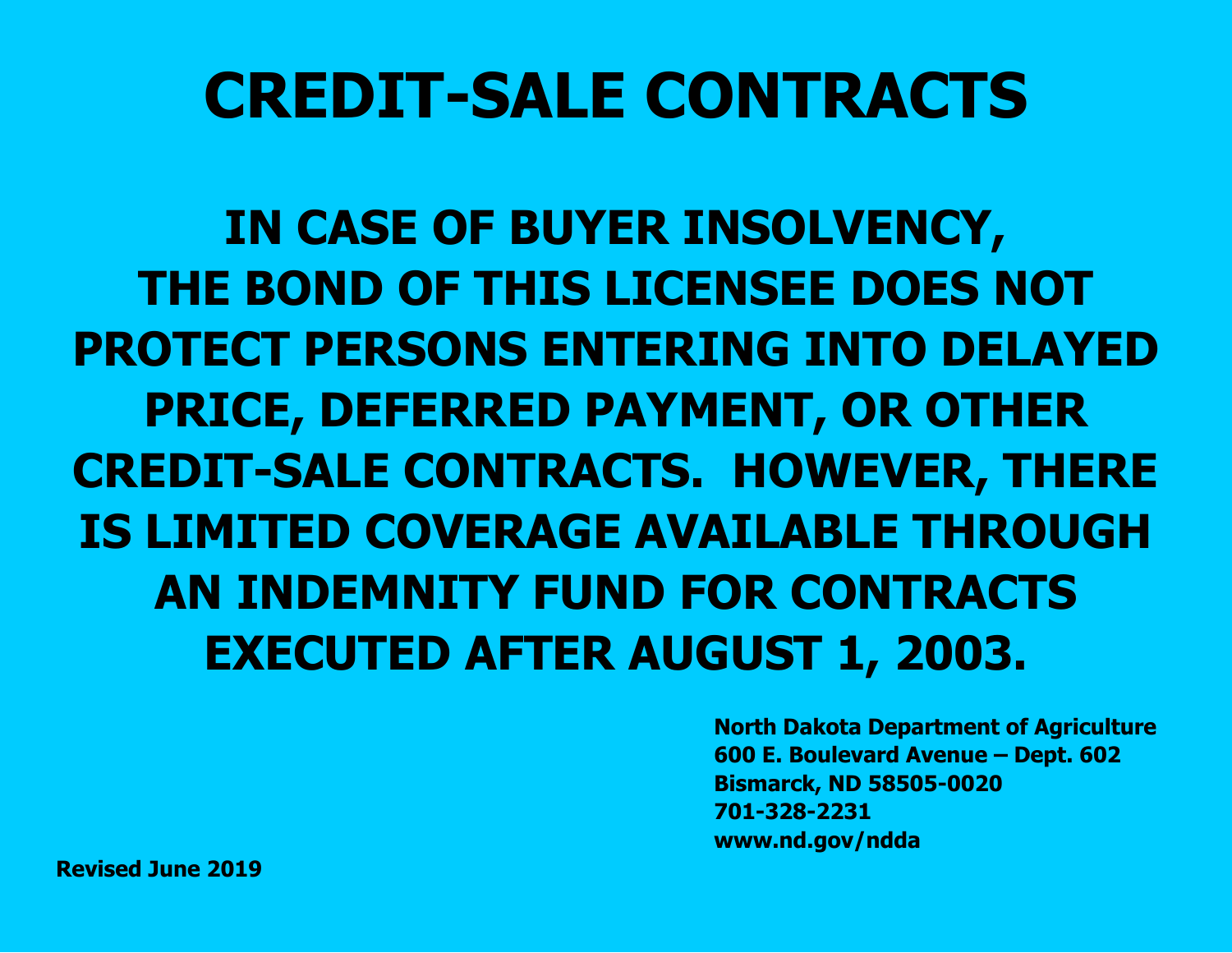## **CREDIT-SALE CONTRACT INDEMNITY FUND Collections Suspended as of July 1, 2008**

A North Dakota Credit-Sale Contract Indemnity Fund was established by the 2003 Legislature to pay grain sellers for credit-sale contract losses that may be incurred as a result of buyer insolvency. Persons making claims against the fund may be eligible to receive 80% payment of the amount owed, not to exceed \$280,000 per insolvency.

Since August 2, 2003, all grain sellers have been charged a two-tenths of one percent (0.002) assessment on all credit-sale contract grain sold in North Dakota. State law made participation mandatory. The Credit-Sale Contract Indemnity Fund has reached the \$6 million mandated cap and as of July 1, 2008, credit-sale contract assessments are suspended.

State law defines a credit-sale contract as "a written contract for the sale of grain pursuant to which the sale price is to be paid or may be paid more than thirty days after the delivery or release of the grain for sale." Common types of credit-sale contracts used are Deferred Payment, No Price Established, Installment Sales, Minimum Price, Basis Fixed, etc.

If you have any questions regarding the credit-sale contract indemnity fund, you may visit the North Dakota Department of Agriculture website at www.nd.gov/ndda or call our office at 701-328-2231.

Revised June 2019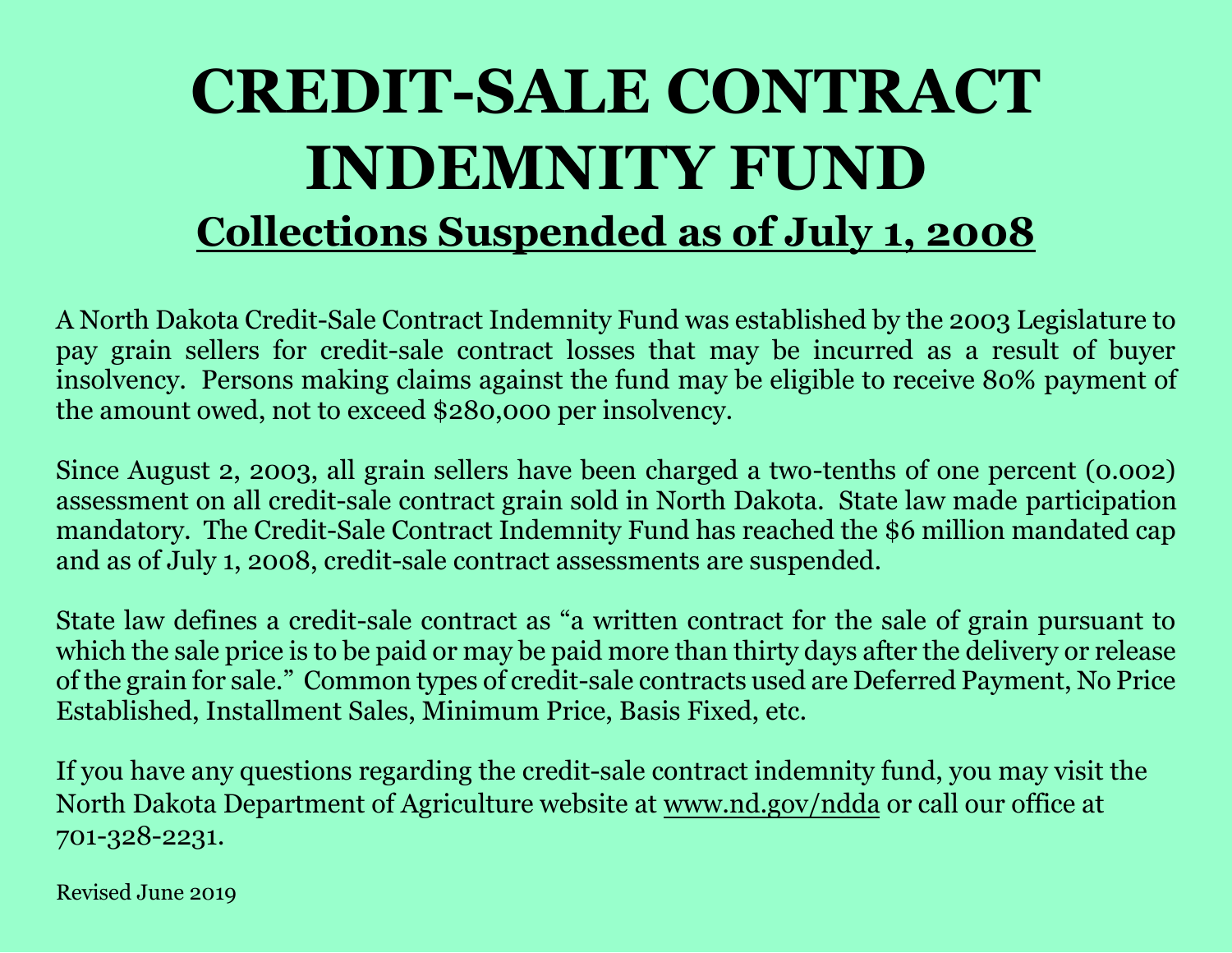### **PROCEDURE FOR RESOLVING GRAIN GRADE DISPUTES**

#### **NDCC §§ 60-02-05 and 60-02.1-05. Grain marketing – Procedure for resolving disputes.**

1. If any dispute or disagreement arises between the person receiving and the person delivering grain as to the proper grade, dockage, vomitoxin level, moisture content, or protein content of any grain, an average sample of at least three pints of the grain in dispute may be taken together by both parties interested. The sample must be certified by each party as a true and representative sample of the grain in dispute on the day the grain was delivered. The sample must be forwarded in a suitable container by parcel post or express, prepaid with the name and address of both parties for inspection by a federal licensed inspector, or a mutually agreedupon third party, who will examine the grain and adjudge what grade, dockage, vomitoxin level, moisture content, or protein content the sample of grain is entitled to under the inspection rules and grades adopted by the secretary of agriculture of the United States. The person requesting the inspection service shall pay for the inspection. If the grain in question is damp, otherwise out of condition, or if moisture content is in dispute, the sample must be placed in an airtight container. Payment for the grain involved in the dispute must be made and accepted on the basis of the determination made by the federal licensed inspector or third party. However, all other quality factors may also be considered in determining the price of the grain. An appeal of the determination made by a third party other than a federal licensed inspector may be made to a federal licensed inspector.

An appeal of the determination made by a federal licensed inspector may be made as provided under the United States Grain Standards Act [Pub. L. 103-354; 108 Stat. 3237; 7 U.S.C. 79(c) and (d)] and under 7 CFR 800.125-800.140. A person not abiding by a final determination is liable for damage resulting from not abiding by the determination.

2. If any dispute or disagreement arises between the person delivering grain and the person receiving grain as to the determination of quality factors of grain purchased or delivered in the state for which inspection rules and grades have not been adopted by the secretary of agriculture of the United States, an average sample of at least three pints of the grain in dispute may be taken together by the parties interested. The sample must be certified by each party as a true and representative sample of the grain in dispute on the day the grain was delivered. If the grain is damp or otherwise out of condition, the sample must be placed in an airtight container. The sample must be forwarded in a suitable container by parcel post or express, prepaid with the name and address of both parties, for inspection by a federal licensed inspector, or a mutually agreed-upon third party, who may examine the grain and determine the quality factors in dispute. The person requesting the inspection service shall pay for the inspection. The determination made by the inspector, or the third party, must be used in the settlement of the dispute.

> Revised June 2019 Page **1** of **2**